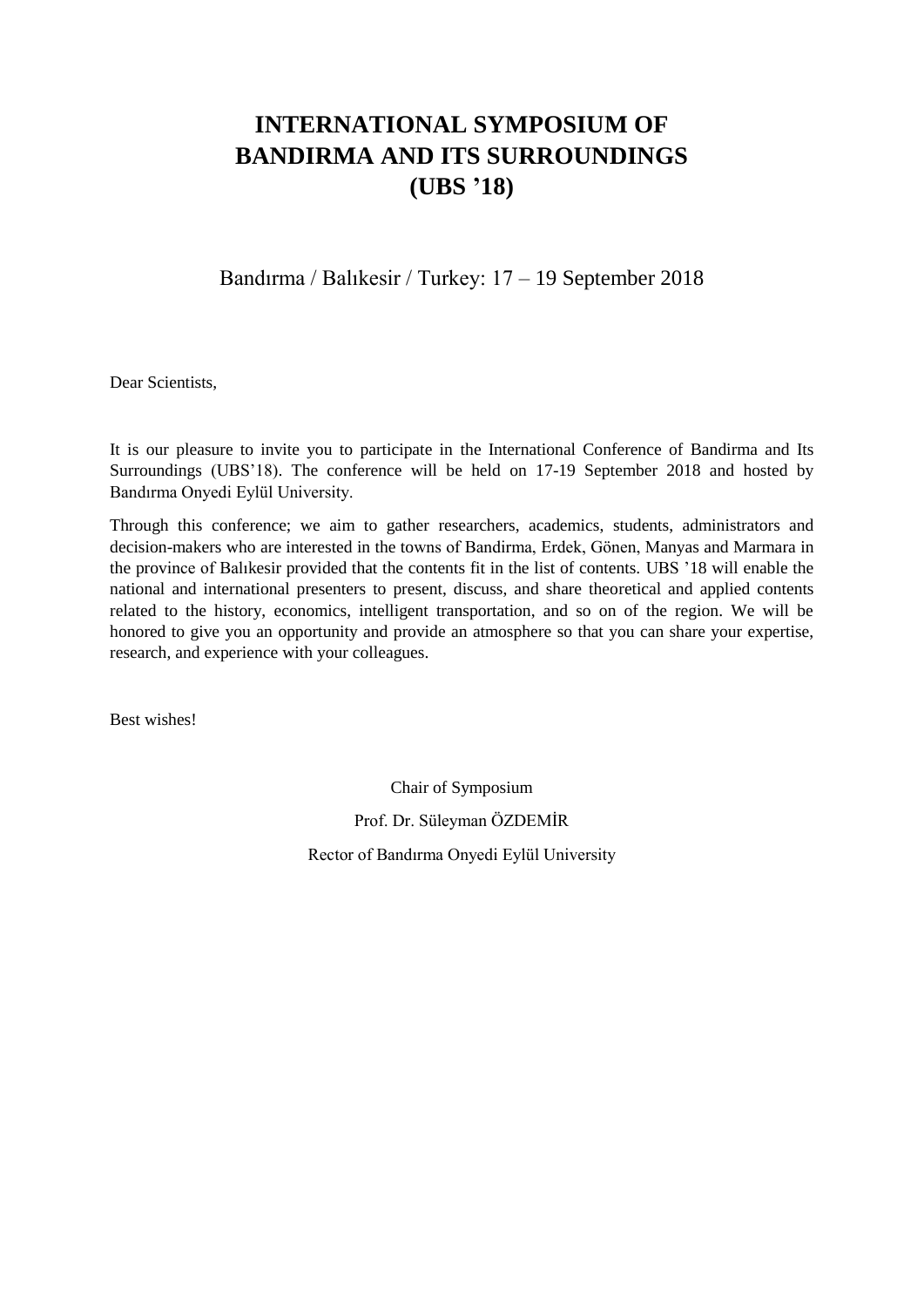## **Important Dates**

Deadline for Abstract submission: 26<sup>th</sup> July 2018 Notification of Acceptance:  $30<sup>th</sup>$  July 2018 Deadline for Full-Text submission:  $26<sup>th</sup>$  August 2018 Notification of Acceptance for Full-Text Papers: 31<sup>th</sup> August 2018

# **Symposium Topics**

UBS'18 includes history, economics, literature, prominent figures, geography, agriculture, farming, archaeology, industry, mining, maritime, aquaculture, tourism, energy, environment, forestry, demography, migration, urbanization, architecture, foundations and civil society, education, culture and folklore, law, entrepreneurship, health and intelligent transportation systems.

Symposium Organisation Committee will be pleased to take the topics not included above into consideration as well.

Articles and presentations can be in English or Turkish. You can participate in both oral presentations and virtual video presentations.

**Only full –text papers to be presented will be accepted for the symposium. Abstracts and poster studies won't be accepted and presented.**

*Submitted full papers are required to be related to one of these towns; Bandırma, Erdek, Gönen, Manyas, or Marmara.*

**Special Session** 

#### **Daskyleion and Kyzikos: from past to present**

#### *Keynote Speakers:*

Prof. Dr. Tomris BAKIR (Emeritus) (The head of first excavation team of Daskyleion Ancient City) Ege University/Izmir/Turkey, Department of Archaeology

Prof. Dr. Abdullah YAYLALI (Emeritus) (The head of first excavation team of Cyzicus Ancient City) Adnan Menderes University/Aydin/Turkey, Department of Archaeology

Prof. Dr. Kaan IREN (The head of ongoing excavation team of Daskyleion Ancient City) Mugla Sitki Kocman University/Mugla/Turkey, Department of Archaeology

Associate Prof. Dr. Nurettin KOCHAN (The head of ongoing excavation team of Cyzicus Ancient City) Ataturk University/Erzurum/Turkey, Department of Archaeology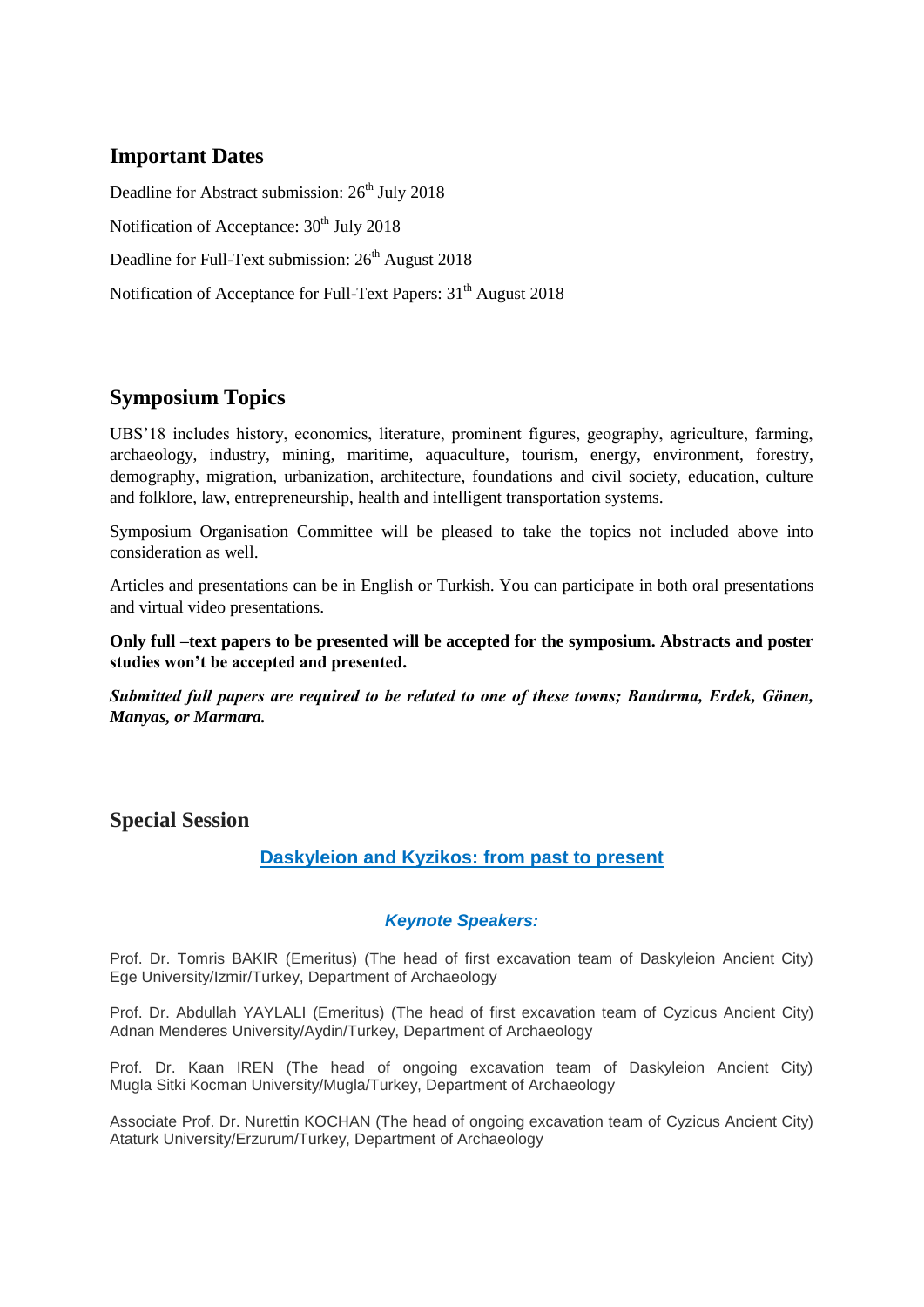### **Symposium Programme**

The symposium program will be announced here on 10 September 2018, after the completion of the acceptance and evaluation of the full-text declarations.

### **Accommodation**

**Symposium Registration is free of charge for all participants but "travel and accommodation" expenses are belonging to the symposium attendants.**

On 16-17-18-19 September 2018 Grand Asia Thermal Hotel offers a special price to our symposium participants:

**Half board accommodation (per night, per person, including tax)**

Suite room: 180 TL Single room: 280 TL Double room: 400 TL

#### **Bed-breakfast, accommodation (bed and breakfast, per night, per person, including tax)**

Suite room: 140 TL Single room: 200 TL Double room: 350 TL

Note: SPA center is free for all participants that stay in the hotel. There are Turkish bath, sauna, salt room, steam room and fitness facilities in the SPA center

For more information:<http://grandasyahotel.com/>

## **Social Activities**

The package program will be announced later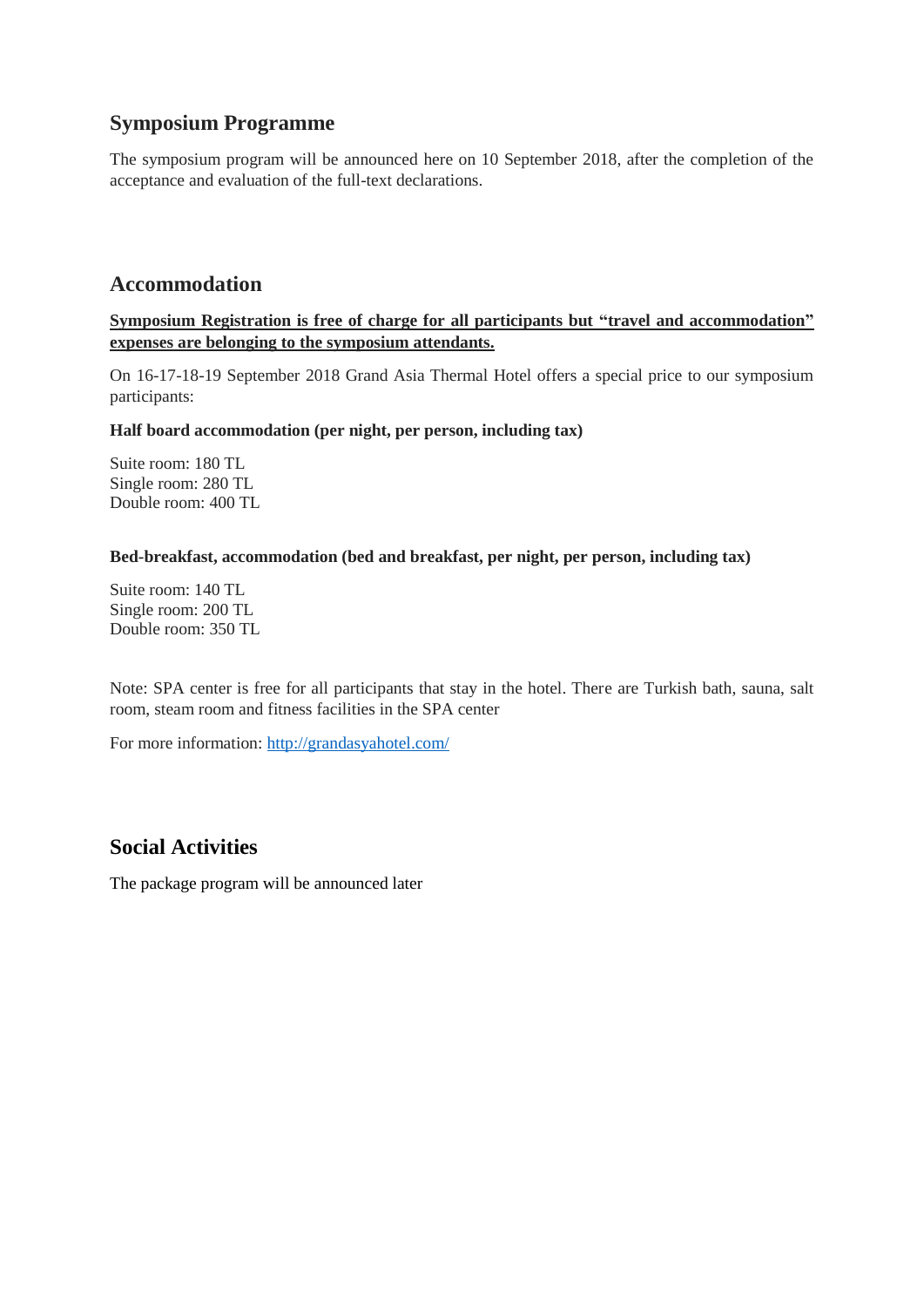# **Required Qualifications in Research Papers**

1) Please make sure that you have prepared the Abstract Submission and Full Text Submission according to the Template Presentation Files and then submit via website.

2) The language of the abstracts/paper and presentations can be English or Turkish. In the symposium, it is possible for the participants to make virtual presentations.

3) It is not acceptable to present the paper which has been published before.

4) The topic of the paper must be broadly consistent with the geographical content of the symposium.

5) The content of the paper should be original in terms of topic, methodology, references and research sources.

6) Abstracts should not exceed 350 words and they should be sent to Symposium Secretariat via the Research Paper Transmission system.

7) Full papers should be at most 20 pages in length including references and appendix. A4 paper should be used.

8) Please take note that, only full papers that are expected to be presented and published in the symposium will be accepted and all abstracts sent by email will not be considered.

9) It is absolutely essential that the full papers must be sent to the Symposium Secretariat before the deadline. Abstracts alone are not acceptable. Full papers must be approved by the Scientific Commission and sent according to the Author Registration Deadline. Otherwise, your material will be automatically excluded from the symposium program.

10) Full papers which are approved by the Scientific Commission will be published in the Book of Proceedings. In addition, presented papers will be published as International/National Book Chapters according to the demand of the authors and the approval of the editors.

11) Each applicant can submit and present up to two abstracts. It doesn't make difference if the author can be listed in different places during the presentation or he/she presents the same paper with another applicant. If they want to present more than two, they won't be included in official registration for the symposium.

12) Applicants must prepare their research abstracts and full papers according to the Symposium Schedule and send them online via the Paper Transmission System. You must upload your abstract to this website system. It is the only way your proposal to be taken into consideration.

13) If you have any problem with paper submission or completing the process for the registration, please contact us via [ubs@bandirma.edu.tr](mailto:ubs@bandirma.edu.tr) . Our contact number is 0266 717 01 17 (Extension numbers: 2562/2567/4009)

[Please click here for the introduction of Paper Transmission System](https://ubs.bandirma.edu.tr/tr/ubs/Sayfa/Goster/Bildiri-Gonderim-Sistemi-Tanitimi-874)

[Please click here to download Abstract Template](https://ubs.bandirma.edu.tr/tr/ubs/Sayfa/Goster/Bildiri-Ozeti-Taslagi-Abstract-Template-877)

[Please click here to send your Abstract](http://submit.bandirma.edu.tr/ubs/openconf.php)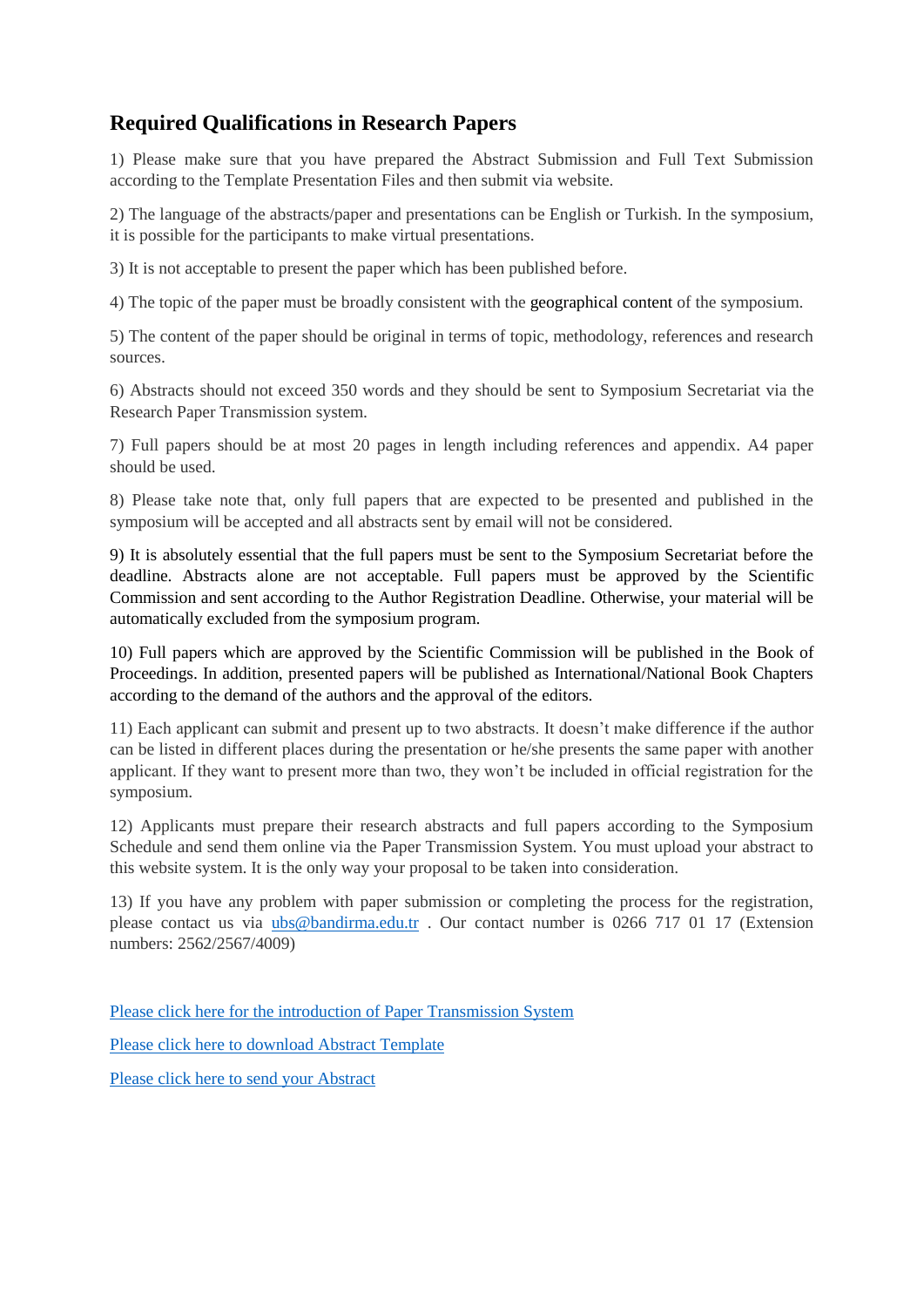### **Registration**

**Registration is free of charge for all participants but travel and accommodation expenses are belonging to the symposium attendants.**

The "participation certificates" of those attending the symposium via Virtual Presentation will be posted to their address. Abstracts and full papers will be peer-reviewed. All accepted papers will be published electronically in the Symposium Proceedings with ISBN number.

Having finished the submission procedure, you will be sent notification of acceptance/reject via an email. If you don't receive it within 10 days, please contact the Symposium Secretariat.

### **Publication Opportunities**

Abstracts and full-text papers will be peer-reviewed.

Papers selected after successful peer review process will be published electronically in a PDF full text Proceedings Book.

Selected papers can be published as parts of international or national books on demand.

#### **Symposium Scientific Committee**

Prof. Dr. Ahmet KAVAS, İstanbul Medeniyet Üniversitesi Prof. Dr. Ahmet YİĞİT, Muğla Sıtkı Koçman Üniversitesi Prof. Dr. Alpaslan SEREL, Bandırma Onyedi Eylul University Prof. Dr. Arif BİLGİN, Sakarya Üniversitesi Prof. Dr. Bayramali KAYA, Sakarya Üniversitesi Prof. Dr. Cemil ERTUĞRUL, İzmir Demokrasi Üniversitesi Prof. Dr. Cevdet AVCIKURT, Balıkesir Üniversitesi Prof. Dr. Cihan PİYADEOĞLU, İstanbul Medeniyet Üniversitesi Prof. Dr. Clayton W. BARROWS, University of New Hampshire (USA) Prof. Dr. Cüneyt AKAR, Bandırma Onyedi Eylul University Prof. Dr. Edip ÖRÜCÜ, Bandırma Onyedi Eylul University Prof. Dr. Erdal Tanas KARAGÖL, Yıldırım Beyazıt Üniversitesi Prof. Dr. Erdoğan KOÇ, Bandırma Onyedi Eylul University Prof. Dr. Erol ÖZVAR, Marmara Üniversitesi Prof. Dr. Ersin GÜLSOY, Uludağ Üniversitesi Prof. Dr. Fatih BİLGİLİ, Çukurova Üniversitesi Prof. Dr. Fethi GEDİKLİ, İstanbul Üniversitesi Prof. Dr. Feyzullah TEMURTAŞ, Bandırma Onyedi Eylul University Prof. Dr. Galip VELIU, State University of Tetovo (Macedonia) Prof. Dr. Gökhan ORHAN, Bandırma Onyedi Eylul University Prof. Dr. Hamdi GENÇ, İstanbul Medeniyet Üniversitesi Prof. Dr. Hayrunnisa ALAN, İstanbul Medeniyet Üniversitesi Prof. Dr. Hüseyin ÇINAR, Ankara Yıldırım Beyazıt Üniversitesi Prof. Dr. Hüseyin ESECELİ, Bandırma Onyedi Eylul University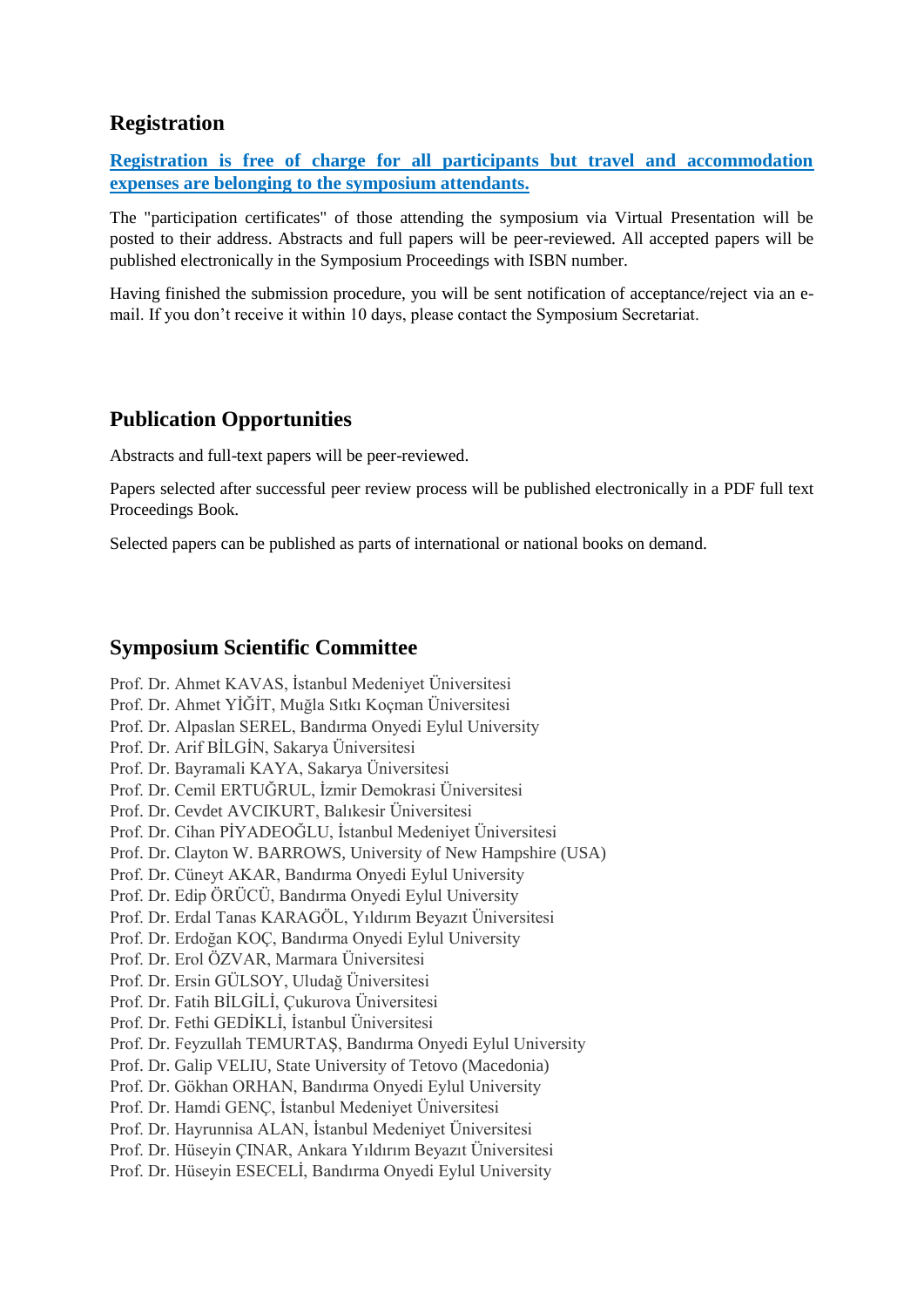- Prof. Dr. Kamil ÇOLAK, Eskişehir Osmangazi Üniversitesi
- Prof. Dr. Kemalettin KUZUCU, Marmara Üniversitesi
- Prof. Dr. Kerim ÖZDEMİR, Balıkesir Üniversitesi
- Prof. Dr. Mehmet TEKTAŞ, Bandırma Onyedi Eylul University
- Prof. Dr. Musa MUSAI, State University of Tetovo (Macedonia)
- Prof. Dr. Mustafa GÜLER, Afyon Kocatepe Üniversitesi
- Prof. Dr. Mustafa ÖZER, İstanbul Medeniyet Üniversitesi
- Prof. Dr. Mustafa SARI, Bandırma Onyedi Eylul University
- Prof. Dr. Muzaffer DOĞAN, Anadolu Üniversitesi
- Prof. Dr. Muzaffer Ercan YILMAZ, Uludağ Üniversitesi
- Prof. Dr. Muzaffer TEPEKAYA, Manisa Celal Bayar Üniversitesi
- Prof. Dr. Nenad MOAČANIN, University of Zagreb/Sveučilište u Zagrebu (Croatia)
- Prof. Dr. Ömer İŞBİLİR, Mimar Sinan Güzel Sanatlar Üniversitesi
- Prof. Dr. Ömer SAY, Marmara Üniversitesi
- Prof. Dr. Özcan KARAHAN, Bandırma Onyedi Eylul University
- Prof. Dr. Recai AYDIN, International University of Sarajevo
- Prof. Dr. Recep KARACAKAYA, İstanbul Medeniyet Üniversitesi
- Prof. Dr. Rıfat GÜNALAN, İstanbul Üniversitesi
- Prof. Dr. Rıza ARSLAN, Bandırma Onyedi Eylul University
- Prof. Dr. Serap PALAZ, Bandırma Onyedi Eylul University
- Prof. Dr. Stephen MITCHELL, Exeter University, Emeritus Prof., (United Kingdom)
- Prof. Dr. Suna KORKMAZ, Bandırma Onyedi Eylul University
- Prof. Dr. Süheyl SAPAN, King Saud University (Saudi Arabia)
- Prof. Dr. Süleyman ÖZDEMİR, Bandırma Onyedi Eylul University
- Prof. Dr. Sürhan CAM, Cardiff University
- Prof. Dr. Turhan KAÇAR, İstanbul Medeniyet Üniversitesi
- Prof. Dr. Uğur GÜNŞEN, Bandırma Onyedi Eylul University
- Prof. Dr. Yaşar ERTAŞ, Sakarya Üniversitesi
- Prof. Dr. Yüksel ÇELİK, Marmara Üniversitesi
- Prof. Dr. Zekai METE, Bandırma Onyedi Eylul University
- Assoc. Prof. Dr. Ahmet ARSLANTÜRK, İstanbul Medeniyet Üniversitesi
- Assoc. Prof. Dr. Ahmet AYDIN, Bandırma Onyedi Eylul University
- Assoc. Prof. Dr. Ahmet Niyazi ÖZKER, Bandırma Onyedi Eylul University
- Assoc. Prof. Dr. Alper KILIÇ, Bandırma Onyedi Eylul University
- Assoc. Prof. Dr. Anja ZALTA, University of Ljubljana (Slovenia)
- Assoc. Prof. Dr. Aybeniz Akdeniz AR, Bandırma Onyedi Eylul University
- Assoc. Prof. Dr. Burak DARICI, Bandırma Onyedi Eylul University
- Assoc. Prof. Dr. Celalettin YANIK, Bandırma Onyedi Eylul University
- Assoc. Prof. Dr. Dilek AVCI, Bandırma Onyedi Eylul University
- Assoc. Prof. Dr. Diler AYDIN, Bandırma Onyedi Eylul University
- Assoc. Prof. Dr. Erdem ÇANAK, Çukurova Üniversitesi
- Assoc. Prof. Dr. Ertan DEMİRKAPI, Bandırma Onyedi Eylul University
- Assoc. Prof. Dr. Faruk BAL, İstanbul Medeniyet Üniversitesi
- Assoc. Prof. Dr. Harun YILDIZ, Bandırma Onyedi Eylul University
- Assoc. Prof. Dr. Hasan Aydın OKUYAN, Bandırma Onyedi Eylul University
- Assoc. Prof. Dr. İsmail ŞAHİN, Bandırma Onyedi Eylul University
- Assoc. Prof. Dr. Mehmet Emin ERÇAKAR, Bandırma Onyedi Eylul University
- Assoc. Prof. Dr. Mehmet Emin ÜNER, Harran Üniversitesi
- Assoc. Prof. Dr. Mehmet TOPAL, Anadolu Üniversitesi
- Assoc. Prof. Dr. Metehan YILGÖR, Bandırma Onyedi Eylul University
- Assoc. Prof. Dr. Murat ULUSKAN, Marmara Üniversitesi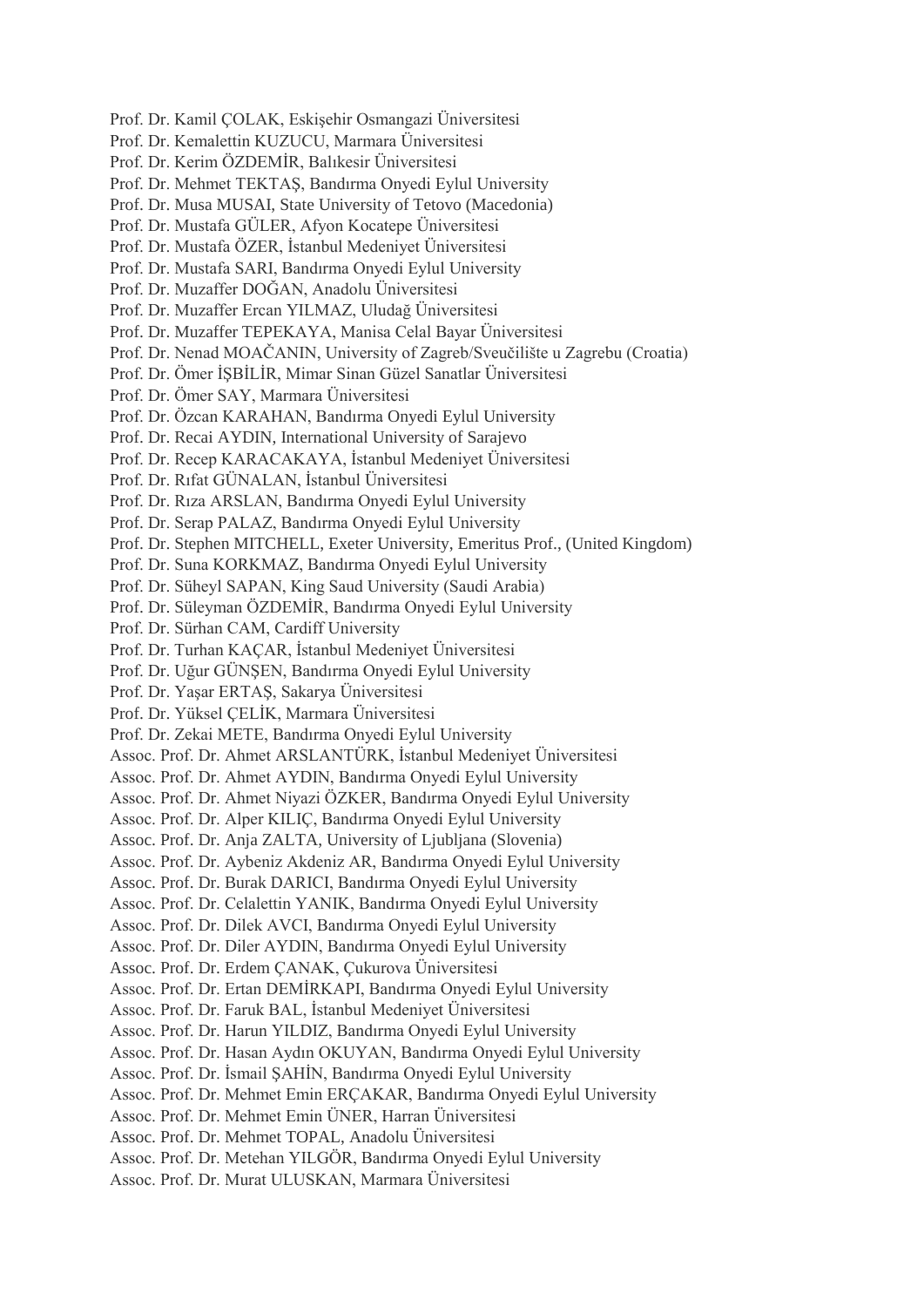Assoc. Prof. Dr. Musa GÖK, Izmir Demokrasi Üniversitesi Assoc. Prof. Dr. Mustafa GENÇOĞLU, Uşak Üniversitesi Assoc. Prof. Dr. Necla TEKTAŞ, Bandırma Onyedi Eylul University Assoc. Prof. Dr. Nurcan DEĞİRMENCİOĞLU, Bandırma Onyedi Eylul University Assoc. Prof. Dr. Ömerül Faruk BÖLÜKBAŞI, Bilecik Şeyh Edebali Üniversitesi Assoc. Prof. Dr. Özgür BİYAN, Bandırma Onyedi Eylul University Assoc. Prof. Dr. Senad BUŠATLIĆ, International University of Sarajevo Assoc. Prof. Dr. Serap ALTUNTAŞ, Bandırma Onyedi Eylul University Assoc. Prof. Dr. Sevda AKAR, Bandırma Onyedi Eylul University Assoc. Prof. Dr. Suleyman BAKI, State University of Tetovo (Macedonia) Assoc. Prof. Dr. Tarhan OKAN, Bandırma Onyedi Eylul University Assoc. Prof. Dr. Turgay KALAYCI, Bandırma Onyedi Eylul University Assoc. Prof. Dr. Uğur DEMİR, Marmara Üniversitesi Assoc. Prof. Dr. Yavuz ÇOKAL, Bandırma Onyedi Eylul University Assoc. Prof. Dr. Zafer ATAR, Manisa Celal Bayar Üniversitesi Assoc. Prof. Dr. Zeynep YÜCEL, Bandırma Onyedi Eylul University Assist. Prof. Dr. Abdullah YEŞİL, Bandırma Onyedi Eylul University Assist. Prof. Dr. Adnan ÇALIŞKAN, Bandırma Onyedi Eylul University Assist. Prof. Dr. Adnan UZUN, Bandırma Onyedi Eylul University Assist. Prof. Dr. Ahmet GÜVEN, Bandırma Onyedi Eylul University Assist. Prof. Dr. Ahmet NEGM, Ain Shams University (Egyptian) Assist. Prof. Dr. Ahmet Zeki İZGÖER, Sağlık Bilimleri Üniversitesi Assist. Prof. Dr. Alptekin MOLLA, Bandırma Onyedi Eylul University Assist. Prof. Dr. Altuğ GÜNAR, Bandırma Onyedi Eylul University Assist. Prof. Dr. Asiye ASLAN, Bandırma Onyedi Eylul University Assist. Prof. Dr. Ayça (Aysun) ÖZEKİN, Bandırma Onyedi Eylul University Assist. Prof. Dr. Aysel KURNAZ, Bandırma Onyedi Eylul University Assist. Prof. Dr. Azra BRANKOVIĆ, International University of Sarajevo Assist. Prof. Dr. Bahtiyar ASLAN, Bandırma Onyedi Eylul University Assist. Prof. Dr. Baki ÇAKIR, Kırklareli Üniversitesi Assist. Prof. Dr. Betül SOLMAZ, Bandırma Onyedi Eylul University Assist. Prof. Dr. Burcu İşgüden KILIÇ, Bandırma Onyedi Eylul University Assist. Prof. Dr. Celil AYDIN, Bandırma Onyedi Eylul University Assist. Prof. Dr. Cemile ŞAHİN, Bandırma Onyedi Eylul University Assist. Prof. Dr. Cengiz ŞEKER, Bandırma Onyedi Eylul University Assist. Prof. Dr. Çağatay BAŞARIR, Bandırma Onyedi Eylul University Assist. Prof. Dr. Didem AYHAN, Bandırma Onyedi Eylul University Assist. Prof. Dr. Donald Francis STAUB, Bandırma Onyedi Eylul University Assist. Prof. Dr. Emil KNEZOVIĆ, International University of Sarajevo Assist. Prof. Dr. Engin ÇAĞMAN, Bandırma Onyedi Eylul University Assist. Prof. Dr. Ersoy KUTLUK, Bandırma Onyedi Eylul University Assist. Prof. Dr. Evren İPEK, Bandırma Onyedi Eylul University Assist. Prof. Dr. Fatih AYHAN, Bandırma Onyedi Eylul University Assist. Prof. Dr. Goran RIDIC, International University of Sarajevo Assist. Prof. Dr. Gökhan ABA, Bandırma Onyedi Eylul University Assist. Prof. Dr. Gülhan Yılmaz GÖKMEN, Bandırma Onyedi Eylul University Assist. Prof. Dr. Gülnil AYDIN, Bandırma Onyedi Eylul University Assist. Prof. Dr. Hale Kırer Silva LECUNA, Bandırma Onyedi Eylul University Assist. Prof. Dr. Hamit AKÇAY, Bandırma Onyedi Eylul University Assist. Prof. Dr. Hamiyet YÜCE, Bandırma Onyedi Eylul University Assist. Prof. Dr. Handan TÜRKMEN, Bandırma Onyedi Eylul University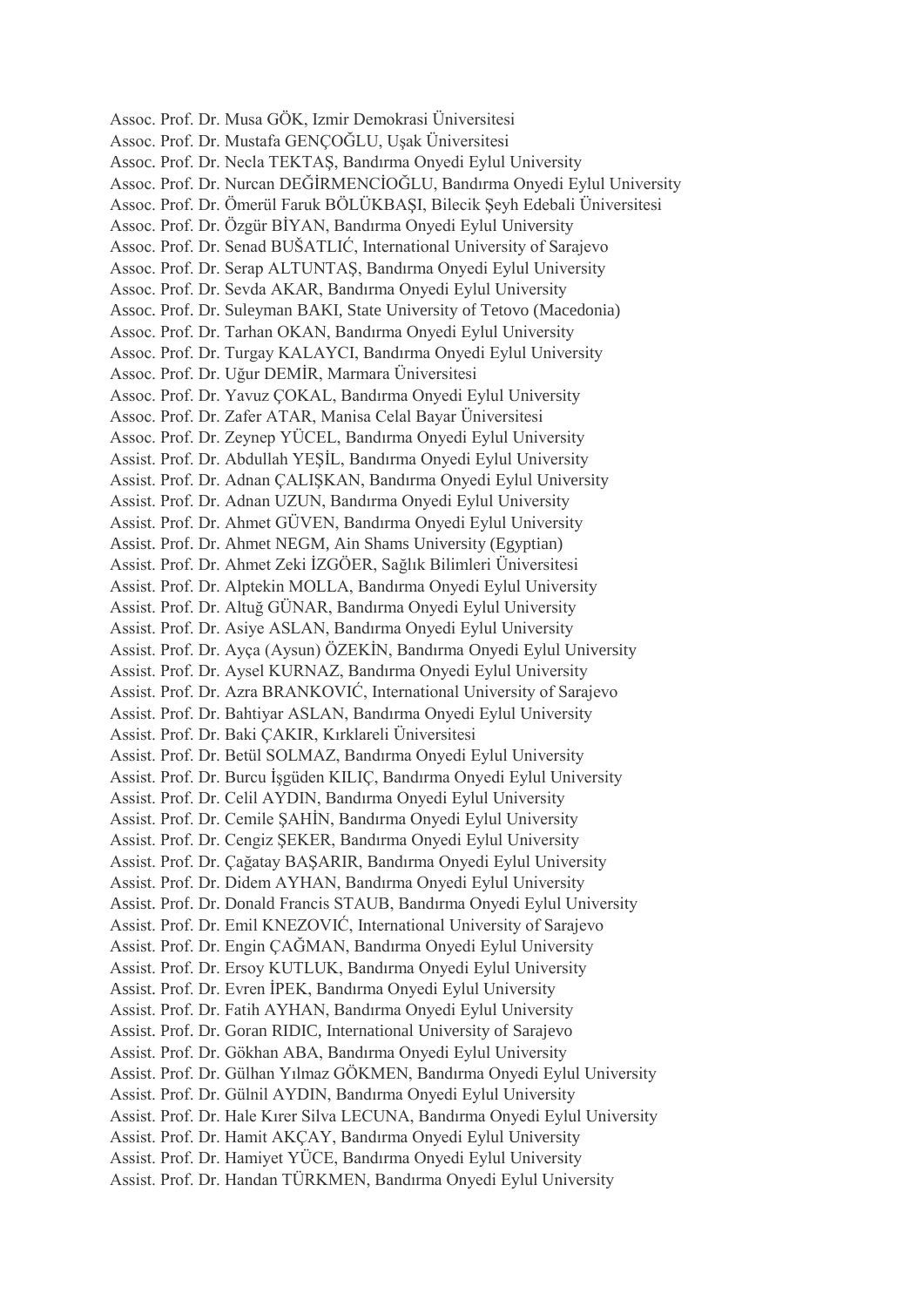Assist. Prof. Dr. Hanefi YAZICI, Bandırma Onyedi Eylul University Assist. Prof. Dr. Hatice AYDIN, Bandırma Onyedi Eylul University Assist. Prof. Dr. Hicran Özgüner KILIÇ, Bandırma Onyedi Eylul University Assist. Prof. Dr. Hicran SEREL, Bandırma Onyedi Eylul University Assist. Prof. Dr. Hüseyin ARSLAN, İstanbul Ticaret Üniversitesi Assist. Prof. Dr. İbrahim Ethem ARIOĞLU, Ankara Yıldırım Beyazıt Üniversitesi Assist. Prof. Dr. İsmail YÜCEDAĞ, Karabük Üniversitesi Assist. Prof. Dr. Jared BELL, International University of Sarajevo Assist. Prof. Dr. Joseph KAMINSKI, International University of Sarajevo Assist. Prof. Dr. Kemal ÇİFTYILDIZ, Bandırma Onyedi Eylul University Assist. Prof. Dr. Kemal YILDIZ, Bandırma Onyedi Eylul University Assist. Prof. Dr. Kevser Tarı SELÇUK, Bandırma Onyedi Eylul University Assist. Prof. Dr. Khondker AKTARUZZAMAN, International University of Sarajevo Assist. Prof. Dr. Kurtuluş DEMİRKOL, Gebze Teknik Üniversitesi Assist. Prof. Dr. Lütfi YALÇIN, Bandırma Onyedi Eylul University Assist. Prof. Dr. Melahat Yıldırım SAÇILIK, Bandırma Onyedi Eylul University Assist. Prof. Dr. Mensur NUREDINI, International Vision University (Macedonia) Assist. Prof. Dr. Mesut KULELİ, Bandırma Onyedi Eylul University Assist. Prof. Dr. Metin KILIÇ, Bandırma Onyedi Eylul University Assist. Prof. Dr. Muhammet ARUCU, Bandırma Onyedi Eylul University Assist. Prof. Dr. Nevzat SAĞLAM, Karabük Üniversitesi Assist. Prof. Dr. Neslihan ARSLAN, Bandırma Onyedi Eylul University Assist. Prof. Dr. Ognjen RIĐIĆ, International University of Sarajevo Assist. Prof. Dr. Orhan DUMAN, Bandırma Onyedi Eylul University Assist. Prof. Dr. Onursal ÇETİN, Bandırma Onyedi Eylul University Assist. Prof. Dr. Ömür KIZILGÖL, Bandırma Onyedi Eylul University Assist. Prof. Dr. Özer YILMAZ, Bandırma Onyedi Eylul University Assist. Prof. Dr. Özlem KIZILGÖL, Bandırma Onyedi Eylul University Assist. Prof. Dr. Recep ÇELİK, Yalova Üniversitesi Assist. Prof. Dr. S. Çağrı ESENER, Bandırma Onyedi Eylul University Assist. Prof. Dr. Samet ÇEVİK, Bandırma Onyedi Eylul University Assist. Prof. Dr. Sami MUSALLAM, International University of Sarajevo Assist. Prof. Dr. Selim BEZERAJ, University of Prishtina (Kosovo) Assist. Prof. Dr. Selva STAUB, Bandırma Onyedi Eylul University Assist. Prof. Dr. Senem NART, Bandırma Onyedi Eylul University Assist. Prof. Dr. Şirin ÖZKAN, Bandırma Onyedi Eylul University Assist. Prof. Dr. Tuncer ÇALIŞKAN, Bandırma Onyedi Eylul University Assist. Prof. Dr. Ufuk BİNGÖL, Bandırma Onyedi Eylul University Assist. Prof. Dr. Ufuk ÇELİK, Bandırma Onyedi Eylul University Assist. Prof. Dr. Yalçın KAHYA, Bandırma Onyedi Eylul University Assist. Prof. Dr. Y. Tansoy YILDIRIM, Bandırma Onyedi Eylul University Assist. Prof. Dr. Yılda Arzu ABA, Bandırma Onyedi Eylul University Assist. Prof. Dr. Zekeriya TÜRKMEN, İstanbul 29 Mayıs Üniversitesi Assist. Prof. Dr. Zeynep ARIÖZ, Bandırma Onyedi Eylul University Assist. Prof. Dr. Zülfikar BAYRAKTAR, Bandırma Onyedi Eylul University Dr. Grigor BOYKOV, Sofia University (Bulgaria) Dr. Marija KIPROVSKA, Sofia University (Bulgaria)